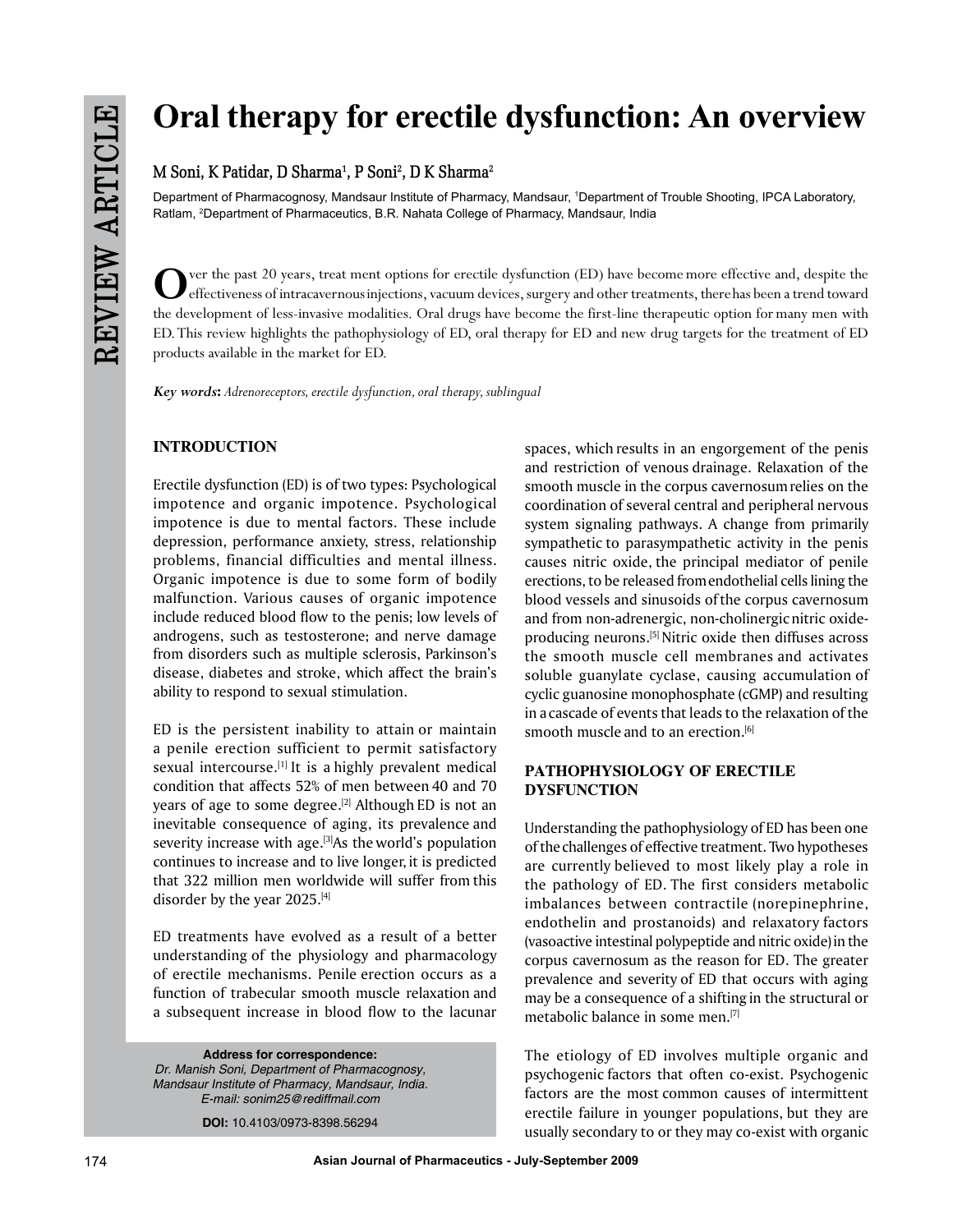factors in older populations. $[8]$  Other factors contributing to ED include vasculogenic, neurogenic, endocrinologic, structural (traumatic) and pharmacologic causes as well as lifestyle factors such as obesity, a sedentary lifestyle and alcohol and tobacco use. Many of the conditions that contribute to ED are chronic and systemic, involving multiple avenues of damage. These conditions include cardiovascular disease, hypertension, diabetes mellitus and depression.[9]

The unifying theme in many of the diseases linked to ED is a damaged or malfunctioning endothelium, referred to as endothelial dysfunction.[10]

#### **ORAL THERAPY FOR Erectile Dysfunction**

The introduction of sildenafil, a phosphodiesterase type 5 (PDE5) inhibitor, heralded the beginning of oral treatment for ED.

#### **Sildenafil**

The first selective PDE5 inhibitor, sildenafil, enhances the pro-erectile effect of nitric oxide by decreasing the rate of catabolism of cGMP, thereby reinforcing the physiological signal that facilitates smooth muscle relaxation and erection.<sup>[11]</sup> Sildenafil is more selective for PDE5 inhibition than many other PDE isozymes, but it is only about 10 times more selective for PDE5 than it is for PDE6. Sildenafilis rapidly absorbed, reaching maximum plasma concentrations within 30-120min of oral dosingin the fasting state. The elimination half-life of sildenafil and its major active metabolite is approximately 4 h, and no more than one dose should be taken in a 24-h period. $[12]$ 

Sildenafil has been reported to significantly improve the symptoms of ED with varying etiologies and levels of severity.[13] However, no data on the subsequent rate of satisfactory intercourse have been provided. Sildenafil is reported effective and well tolerated in patients with diabetes $[14,15]$  and in those with cardiovascular disease, including those taking beta-blockers, angiotensin-converting enzyme inhibitors,calcium-channel blockers or a combination of these.<sup>[16]</sup> Evidence also exists that sildenafil is effective in men with Parkinsonism<sup>[17]</sup> and Spina bifida.<sup>[18]</sup>

Sildenafil is generally well tolerated, with most adverse events being transient, and mild to moderate in severity.The majority of sildenafil-associated adverse events are vasodilatory in nature (e.g., headache, flushing, nasal congestion), with gastrointestinal (dyspepsia) and visual (abnormal color vision) adverse events reported less frequently,<sup>[19]</sup> although they have been greater in fixed-dose studies. Sildenafil can potentiate the vasodilatory properties of nitrates; therefore, its administration is contraindicated in patients who use nitric oxide donors or nitrates in any form.<sup>[11]</sup>

#### **Dopamine agonists**

*Sublingual* apomorphine enhances central pro-erectile

mechanisms by binding to dopamine receptors in the paraventricular nucleus of the hypothalamus. In clinical trials, apomorphine was found to be effective in patients withED of various etiologies and levels of severity, although with substantially less efficacy than any of the PDE5 inhibitors.<sup>[20]</sup> The adverse events reported were nausea, headache and dizziness. The sublingual formulation of this drug permits rapid absorption and a rapid onset of action, with an average median time of 16-23 min after dosing to attain an erectionwith sexual stimulation.Overall, sublingual apomorphine meets the criteria to be a first-line treatment for ED.[21]

#### **Yohimbine and phentolamine**

The stimulation of adrenoreceptors is considered the main mechanism of cavernosal smooth muscle contraction and antagonizing anti-erectile mechanism with alpha-adrenergic receptor antagonists is a potential treatment for ED.<sup>[21]</sup> Yohimbine, a naturally occurringalkaloid agent derived from the bark of an African tree, has been used as an aphrodisiac and erectogenic drug for many years. However, the use of yohimbine for the treatment of ED remains controversial, because the drug has not been assessed in rigorous clinical trials.[22] Phentolamine is an 1- and 2-adrenergic receptor antagonist. Clinical trials have demonstrated that oral phentolamine may have a beneficial effect on erectile function. It should be noted that this ban has been lifted by the United Kingdom and that patients there maybe recruited again into clinical trials.

#### **Tadalafil**

Tadalafil is a potent and selective PDE5 inhibitor being reviewed for the treatment of ED. Tadalafil is rapidly absorbed, with a mean time to maximum drug concentration  $(t_{max})$  of 2 h and a half-life of 17.5 h.<sup>[23]</sup> The rate and extent of absorption of tadalafil are not affected by food. Moreover, tadalafil is well tolerated. The most commonly reported adverse events were headache and dyspepsia. The unique pharmacokinetic properties of tadalafil as well asthe lack of food and alcohol interaction are potentially valuable features in an ED therapy, because it may improve ease of use and eliminate planning in a couple's sexual activity.

#### **Vardenafil**

Vardenafil is another PDE5 inhibitor that has shown superior PDE5 selectivity and potency compared with that of sildenafil. Vardenafil is rapidly absorbed, with a  $t_{max}$  of 0.7 h and a half-life similar to that of sildenafil of approximately 4  $h$ .<sup>[24]</sup> Vardenafil's efficacy and safety have been evaluated in an at-home trial in which men with mild to severe ED took the study drug about 1 h before intended intercourse. Eighty percent of the patients taking vardenafil 20 mg reported an improvement in their erection at the end of treatment versus 30% of those who received placebo.The most common adverse events associated with vardenafil includedheadache,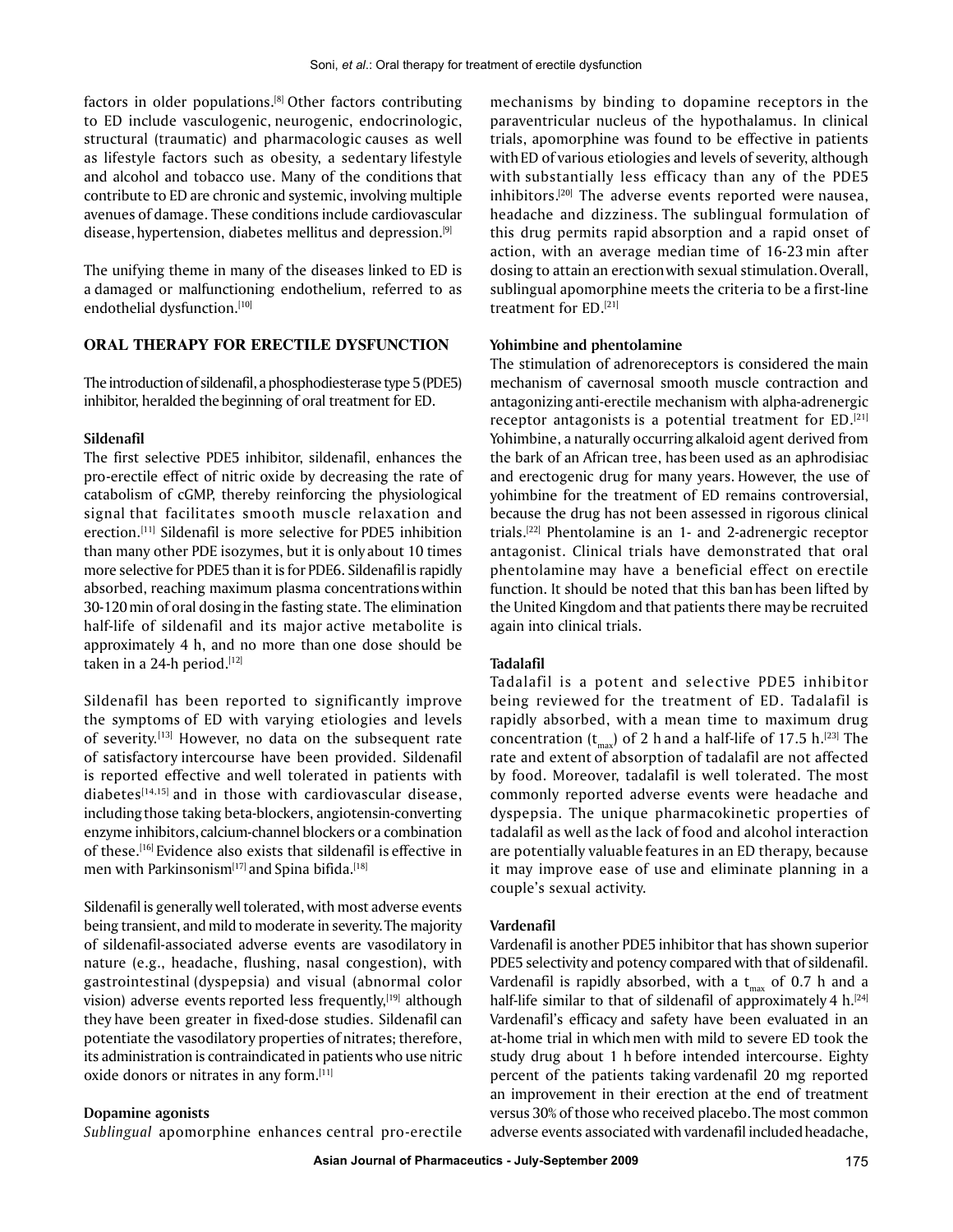flushing, dyspepsia and rhinitis.<sup>[25]</sup>

## **NEW DRUG TARGETS FOR THE TREATMENT OF Erectile Dysfunction**

#### **RhoA/Rho kinase and endothelins**

Although the precise role of Rho-kinase in the maintenance of penile erection remains to be elucidated, Rho-kinase antagonists such as Y-27632 have been shown to stimulate erection in rats and to inhibit the contraction of the corpus cavernosum in humans and rabbits.

Endothelin-1is a potent endothelial-derived vasoconstrictor with a possible rolein penile flaccidity and ED pathophysiology. Endothelin-1 and Rho-kinase antagonistsmay therefore prove beneficial in ED treatment.<sup>[26]</sup>

# **HERBS USED IN THE TREATMENT OF Erectile Dysfunction**

There are various herbs that are effective in the treatment of male infertility. These sex herbs help maintain erection longer, increase sexual desire, raise testosterone levels and increase sperm count.

Major herbs for ED treatment are:

#### **Ashwagandha**

The herb ashwagandha is sometimes called Indian Ginseng because it is thought to have similar effects on the body. It is thought to increase energy, stamina and sexual function.

#### **Yohimbe**

The bark of the yohimbe tree is a source of yohimbine, a compound that has been found to stimulate blood flow to the penis, increase libido and decrease the period between ejaculations. Yohimbe is not recommended, however, because it is potentially dangerous, even in small doses. Side effects may include dizziness, anxiety, nausea, a severe drop in blood pressure and abdominal complications.[27]

#### **Gingko**

Most of the clinical studies showed that gingko effectively helps in increasing the flow of blood to the penis. If ED is due to the intake of antidepressant medications, then you will get a great benefit by taking gingko. The study showed that 50% of the men who took gingko showed a great improvement in sustaining erections.

#### **Ginseng**

Ginseng is used for stimulation in your body without causing nervousness and stress. It has become popular for treating men suffering with ED. According to the studies, men who take ginseng for up to 8 weeks will observe a great improvement in maintaining the erections.

#### **Saw palmetto**

From many years, saw palmetto has been used as a natural cure for enlarged prostate. Also, this herb is effectively used for urinary tract infection. It is a fact that the urinary tract and prostate play a key role in ED. Thus, it is essential to maintain these areas healthy, and then only will you definitely see a progress in your ability to continue an erection.

#### **Horny goat weed**

This herbal remedy has been used in Chinese medicine for centuries. It may help raise low levels of testosterone and thyroid hormone.

#### **Catuaba bark extract**

It restores your nervous system function by bringing about increased brain function, reduced nervousness, better sleep and improved sexual function.

#### **Cuscuta seed extract**

The cuscata is commonly known as the dodder plant and it is commonly used to increase sperm production and fertility and is also used for the treatment of impotence.

#### **Gokhru**

Its primary use is for the purpose of increased sex drive by restoring hormone levels to the normal range, primarily the hormone testosterone.[28]

#### **Damiana**

It is used to relieve headaches, control bed wetting, better control of the muscles in the urinary tract, as an aphrodisiac and to enhance orgasms.[28]

### **CONCLUSION**

Sildenafil in particular has had a profound effect on ED awareness among medical professionals and the general public and has changed the way men with ED are treated. Sublingual apomorphine, although not as effective or widely used as sildenafil, has proven to be an adequate alternative. New oral agents, such as the future generation of PDE5 inhibitors,may help obviate some of the current barriers to ED treatment. Tadalafil and vardenafil are the two newest drugs of this kind. These agents have demonstrated a high level of efficacy and good safety in clinical trials when taken by men with ED of various etiologies and levels of severity.

ED herbs are not new. In fact, a number of ED herbs and other natural remedies have been used in Chinese, African and other traditional medicine cultures for many years. But, determining whether ED herbs work and whether they are safe can be tricky.

Because the ultimate goal of therapy is to prevent or modify the disease and to provide a cure, and because no available treatment today meets these criteria, new research in this directionis needed. Although the perfect therapy for ED does